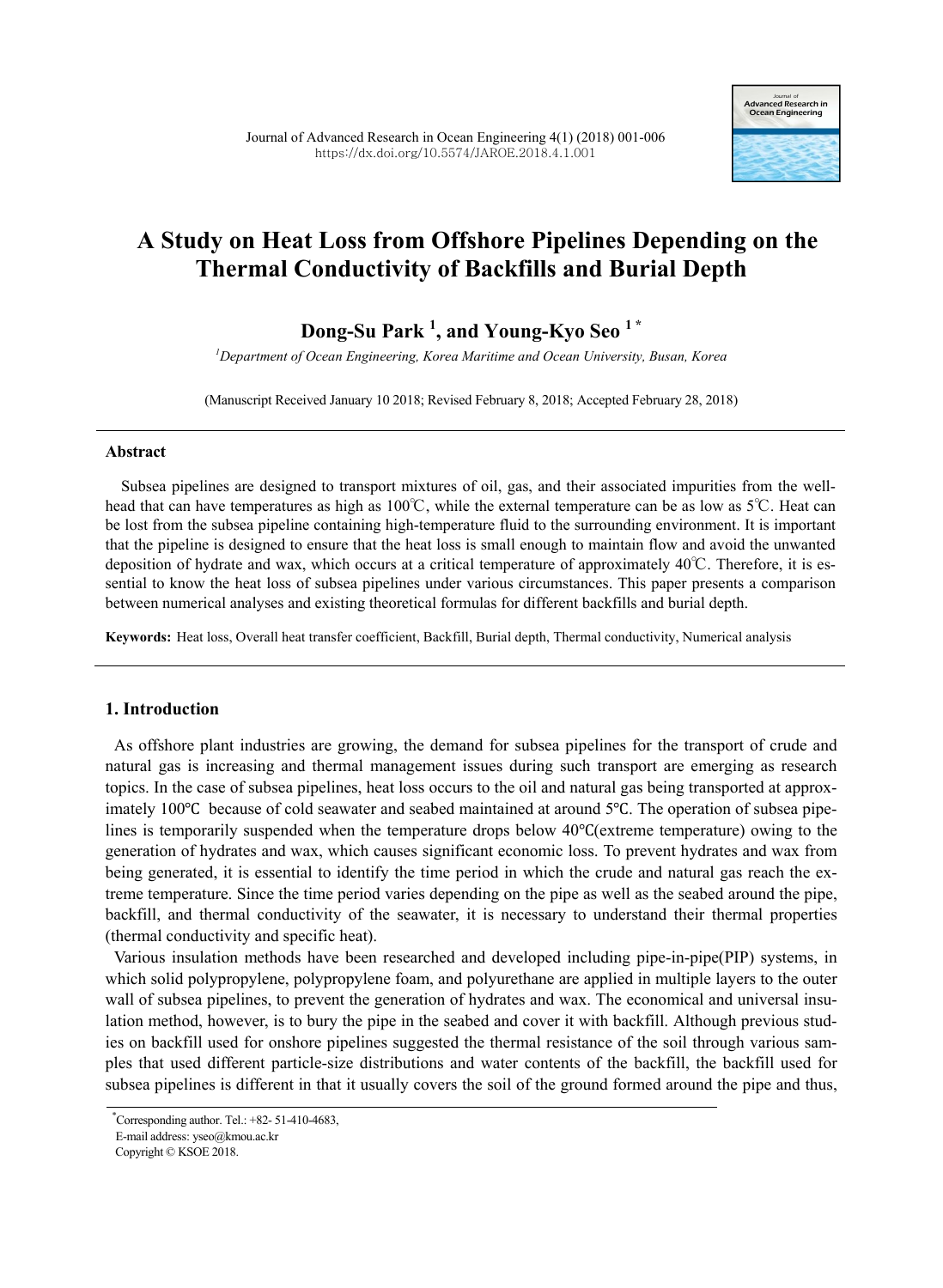

Fig. 1 Burial depth of a subsea pipeline

the relevant data are not sufficient.

In previous research, some theoretical formulas for calculation of OHTC(Overall heat transfer coefficient) have been suggested. In 1959, Carslaw&Jaeger(Carslaw and Jaeger, 1959) suggested OHTC formula assuming isothermal(Dirichlet) boundary condition at the interface of seabed, seawater and subsea pipe. After Carslaw&Jaeger formula, Morud&simonsen formula(Morud and Simonsen, 2007) and Ovuworie formula(Ovuworie, 2010) was suggested. These two formulas changed boundary condition of the interface of seabed, seawater and subsea pipe to convective(mixed) boundary condition. Recently, in 2012, Zakarian suggested OHTC formula cold OTC23033 formula(Zakarian et al., 2012). In this study, heat loss was numerically obtained according to the types of backfill suitable for the seabed, as well as the burial depth. Finally, the results were compared with Carlsaw&Jaeger formula and OTC23033 formula.

### **2. Theoretical Formulas for the Overall Heat Transfer Coefficient**

## *2.1 Overall Heat Transfer Coefficient (OHTC)*

Overall heat transfer coefficient(OHTC) of subsea pipeline is a measure of the overall ability of a series of conductive(Subsea pipe wall) and convective(Sea water and internal fluid) barriers to transfer heat. OHTC(U) can be expressed using equation (1) according to the burial depth shown in Fig. 1. In equation (1),  $U_{unburied}$  is the OHTC when the pipe is completely exposed to the seawater.  $U_{ground}$  and  $U_{buried}$  are the overall heat transfer coefficients of the ground in the cases of  $-\frac{b_0}{2}$  $\frac{D_0}{2} \leq H < \frac{D_0}{2}$  $\frac{b_0}{2}$  and  $\frac{b_0}{2}$  $\frac{\sigma_0}{2} \leq H$ , respectively, as shown in equation (1). In this equations,  $D<sub>o</sub>$  means outer diameter of pipe.

$$
U = \begin{cases} \frac{\theta_b}{\pi} U_{unburied} + \left(1 - \frac{\theta_b}{\pi}\right) U_{ground} & \text{if } -\frac{D_0}{2} \le H < \frac{D_0}{2} \\ U_{buried} & \text{if } \frac{D_0}{2} \le H \end{cases} \tag{1}
$$

Leading theoretical formulas that define the OHTC include Carslaw's and Jaeger's formula, Morud's and Simonsen's formula, Ovuworie's formula, and the OTC 23033 formula. In this study, the results of the numerical analysis were verified through a comparison with the OTC 23033 formula, which has some modifications compared with Carslaw's and Jaeger's formula and Ovuworie's formula.

## *2.2 Carslaw's and Jaeger's Formula*

Carslaw's and Jaeger's formula assumes isothermal boundary conditions for the seawater, seabed, and outer surface of the pipe and defines the OHTC based on the heat transfer coefficient  $h_{\text{solid+amb}}$ . In equation (2),  $D_i$  means inner diameter of pipe, k means thermal conductivity and  $h_i$  means internal heat transfer coefficient.

$$
U_{ground} = \left(\frac{D_0}{D_i h_i} + \frac{D_0 \ln(D_0/D_i)}{2 k_{pipe}} + \frac{1}{h_{solid+amb}}\right)^{-1} U_{buried} = \left(\frac{D_0}{D_i h_i} + \frac{D_0 \ln(D_0/D_i)}{2 k_{pipe}} + \frac{1}{h_{solid+amb}^*}\right)^{-1} (2)
$$

The heat transfer coefficients  $h_{\text{solid+amb}}$  and  $h_{\text{solid+amb}}^*$  in equation (2) are defined as follows.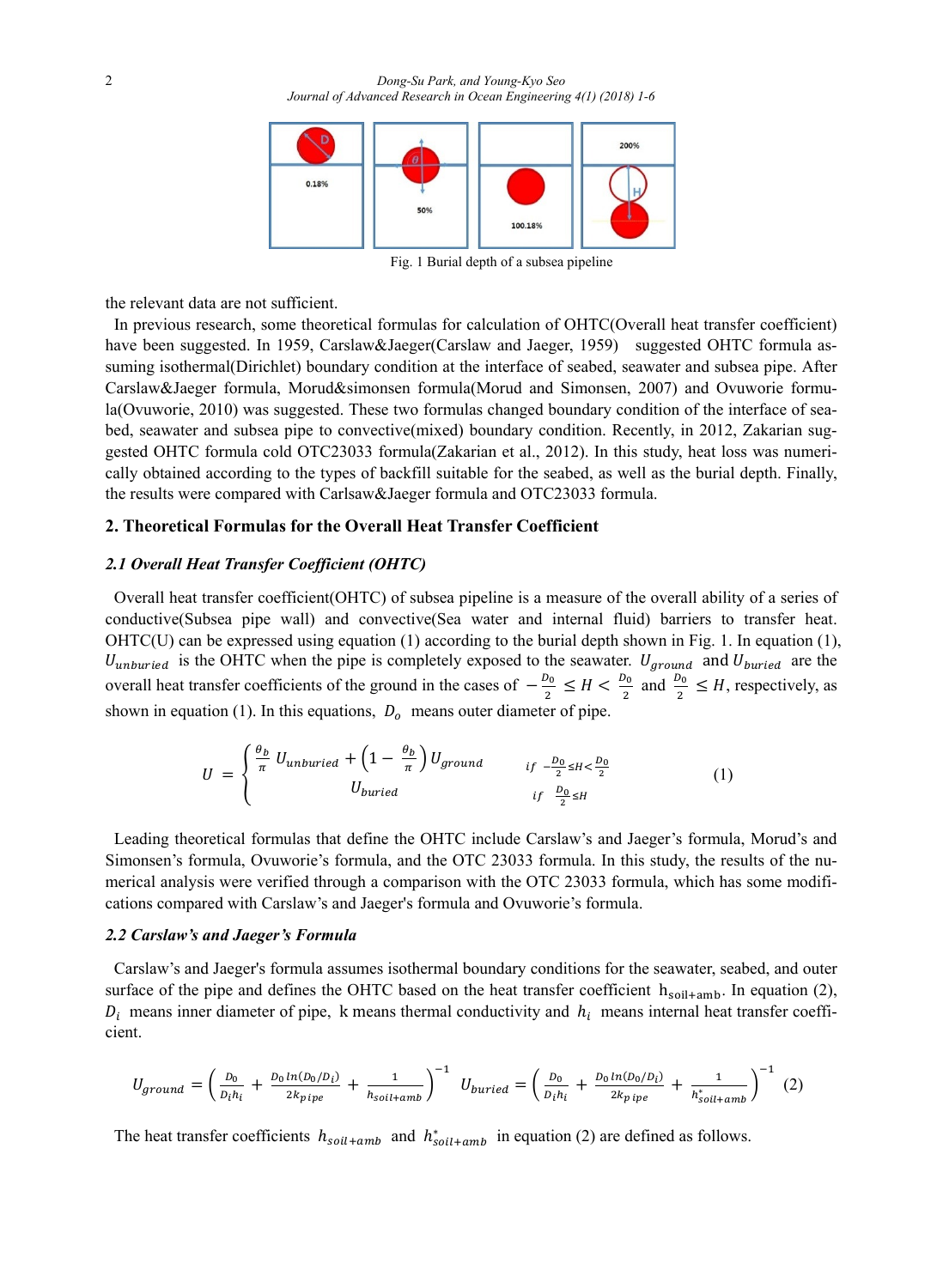*Dong-Su Park, and Young-Kyo Seo* 3 *Journal of Advanced Research in Ocean Engineering 4(1) (2018) 1-6*

$$
h_{soil+amb} = \frac{k_{soil}}{\frac{D_0}{2}cosh^{-1}\left(1 + \frac{2e}{D_0}\right)} \qquad h_{soil+amb}^* = \frac{k_{soil}}{\frac{D_0}{2}cosh^{-1}\left(\frac{2(H+e^*)}{D_0}\right)} \tag{3}
$$

The Parameters, e and  $e^*$ , in equation (3) are defined as shown in equation (4).

$$
e = \frac{D_0}{2} \left[ exp\left(\frac{2k_{soil}}{D_0 h_0}\right) - 1\right] \qquad e^* = \frac{D_{soil}}{2} \left[ exp\left(\frac{2k_{soil}}{D_{soil} h_{amb}}\right) - 1\right] \tag{4}
$$

 $D_{soil}$  represents the influence diameter of the soil related to  $h_{soil}$ . The external film heat transfer coefficient,  $h_{amb}$ , can be obtained using the external convective heat transfer coefficient,  $h_o$ , as shown in equation (5).

$$
h_{amb} = \frac{b_0}{D_{solid}} h_o \tag{5}
$$

#### *2.3 OTC 23033 (Zakarian) Formula*

The OTC 23033 formula contains some modifications to Ovuworie's formula, as shown in equation (6). The internal film heat transfer coefficient and the heat transfer coefficient of the pipe wall were removed from the  $U_{buried}$  term.

$$
U_{ground} = \left(\frac{D_0}{Dih_i} + \frac{D_0 \ln(D_0/D_i)}{2k_{pipe}} + \frac{1}{h_{ground}} + \frac{1}{h_{amb}}\right)^{-1}
$$
  
\n
$$
U_{buried} = \left(\frac{D_0}{Dih_i} + \frac{D_0 \ln(D_0/D_i)}{2k_{pipe}} + \frac{1}{h_{buried}} + \frac{1}{h_{amb}}\right)^{-1}
$$
 (6)

The heat transfer coefficients,  $h_{ground}$  and  $h_{buried}$ , can be obtained by combining the internal film heat transfer coefficient, the heat transfer coefficient of the pipe wall, and the heat transfer coefficient of the backfill as shown in equation (7).

$$
h_{ground} = \frac{2k_{soil}}{D_0} \frac{Bi_p}{\left[ \left( 1 + \frac{Bi_p}{Bi_g} \right) \left( 1 + 2Bi_p \right) \right]^{1/2}}
$$
\n
$$
h_{buried} = \frac{2k_{soil}}{D_0} \frac{Bi_p \sinh(\alpha_0)}{\left[ \left( \cosh(\alpha_0) + Bi_p \alpha_0 \sinh(\alpha_0) + \frac{Bi_p}{Bi_g} \right)^2 - \left( 1 + \frac{Bi_p}{Bi_g} \right)^2 \right]^{1/2}}
$$
\n
$$
(7)
$$

In addition, the Biot number  $(B_i)$ , which indicates the temperature drop between the surface and the interior of an object, and  $\alpha_0$ , which is a function of the burial depth in equation (7), can be expressed as shown in equation (8).

$$
Bi_p = \frac{U_{i+wall}D_0}{2k_{soil}} \qquad Bi_g = \frac{h_{amb}D_0}{2k_{soil}} \qquad \alpha_0 = \cosh^{-1}\left(\frac{2H}{D_0}\right) \tag{8}
$$

The heat transfer coefficient,  $U_{i+wall}$ , can be derived from the combination of the internal film heat transfer coefficient and the heat transfer coefficient of the pipe wall as shown in equation (9).

$$
U_{i+wall} = \left(\frac{D_0}{D_i h_i} + \frac{D_0 \ln(D_0/D_i)}{2k_{p\,ipe}}\right)^{-1} \tag{9}
$$

The external film heat transfer coefficient in equation (6),  $h_{amb}$ , can be obtained using  $h_o$  as shown in equation (10).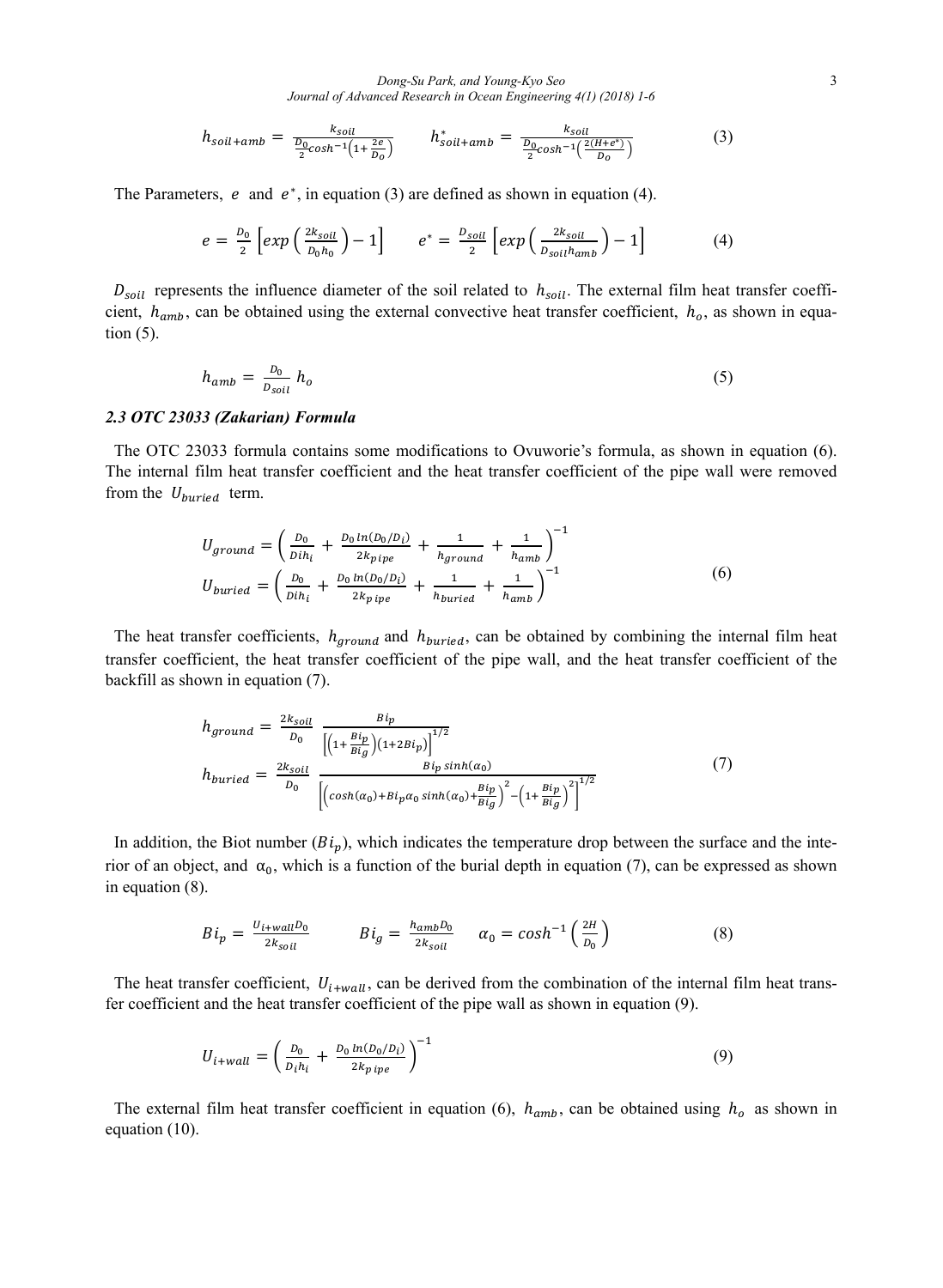$$
h_{amb} = \frac{b_0}{b_0} h_o = h_o \tag{10}
$$

#### **3. CFD Analysis of the Overall Heat Transfer Coefficient**

In this study, ANSYS CFX v13.0, a commercial numerical analysis program with proven accuracy of heat transfer analysis, was used as a comparative study(Papukchiev and Buchholz, 2017). In the numerical analysis, The OHTC is calculated by using the mean temperature of the outlet, inlet and surface of the subsea pipe when the temperature of the whole model reaches the steady state by certain temperature(70℃) of internal fluid. And compared with the theoretical formulas.

## *3.1 Modeling and Grid Creation*

In the numerical analysis, the grid dependence disappears at the number of nodes at fifteen million and set. Based on the created grids, the well-known commercial code ANSYS CFX v.13 was used to set boundary conditions and conduct a CFD analysis. The numerical analysis was conducted using a three-dimensional model, in which the outer diameter and thickness of the pipe were 55mm and 2mm, respectively, while the burial depth of the pipe was varied as 200%, 100.18%, 80%, 60%, 40%, and 20%(Oh et al., 2014). The burial depth is defined using equation (11).

$$
Bural depth (%) = \left(\frac{H}{D_0} + \frac{1}{2}\right) \times 100\tag{11}
$$

# *3.2 Boundary Conditions*

The types of backfill soil were classified using the unified soil classification system into gravel, sand, and clay, which had different particle-size distributions. In addition, the numerical analysis was conducted using thermal conductivity, specific heat, and density when the water content of each sample was 40%(Cha et al., 2008; Bai and Bai, 2005; Farouki, 1981). In the initial condition, the temperatures of the seawater, seabed, pipe, and fluid in the pipe were set to 0℃. The seabed and the wall of the seawater were set to wall boundary condition and their temperatures were set to 0℃. It was assumed that the seawater had a laminar flow while the fluid transported inside the pipe had a turbulent flow. The flow velocity of the seawater was set to 0.05m/s. OHTC was obtained two cases. One case are obtained when the temperature of the pipe wall reached the steady state under the condition that the temperature and flow velocity of the fluid inside the pipe were 70℃ and 0.4095m/s, respectively. And the other cases obtain without internal convection but boundary condition of same temperature of inner pipe wall.

#### **4. Analysis Results of the Overall Heat Transfer Coefficient**

### *4.1 Theoretical Formulas and Results of the Numerical Analysis*

The test was conducted using a pipe model without insulating materials. The heat transfer coefficient of the pipe wall (U<sub>wall</sub>) of a pipe without insulating materials is higher than that of a pipe coated with insulating materials. The heat transfer coefficient of the pipe wall in the model was 14,447.68W/m℃. In addition, the Biot number  $(Bi_n)$  increased to 783.188, 445.4412, and 407.0812 in clay, sand, and gravel, respectively. In the case of the internal film heat transfer coefficient of the pipe wall  $(h_i)$ , the value of the CFX was ten times higher or more than those obtained using theoretical formulas. Because the heat transfers to the outside of the pipe is more influential than the heat transfer inside the pipe, this study conducted an analysis excluding the internal film heat transfer coefficient.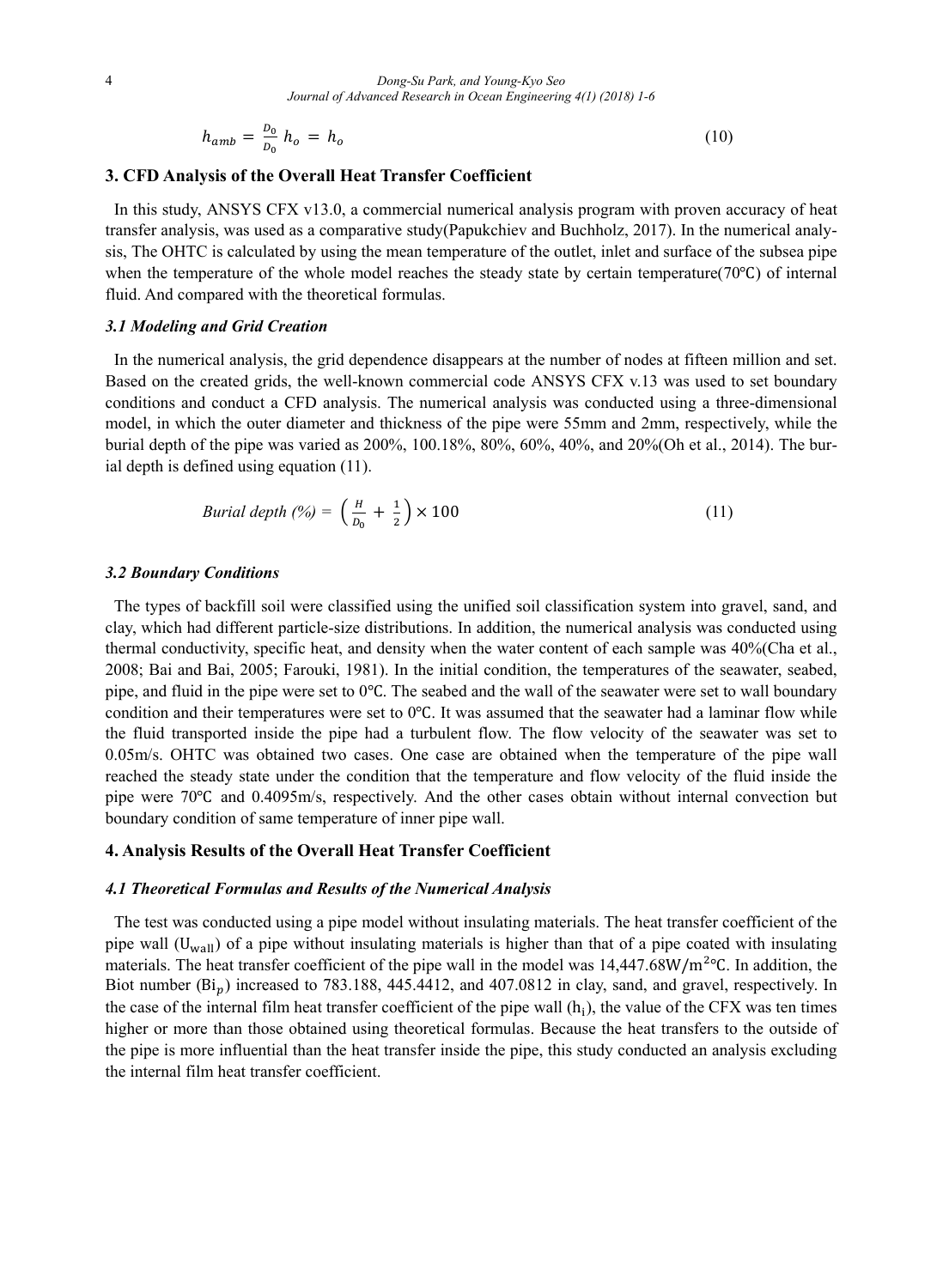

Fig. 2 Comparison of OHTC at clay backfill with different burial depth without internal convection



Fig. 3 Comparison of OHTC at sand backfill with different burial depth without internal convection

In that case, the internal wall of the pipe was maintained at 70℃. Figs. 2, 3, and 4 show the results when respectively, clay, sand, and gravel with a water content of 40% were used as backfill soil. The results of the CFD analysis were compared with those of Carslaw's and Jaeger's formula and the OTC 23033 formula. The results of the numerical analysis showed that the OHTC decreased as the burial depth increased. Furthermore, it was found that the coefficient sharply decreased for burial depth between 0% and 100.18%, but slowly decreased for burial depth between 100.18% and 200%. The thermal conductivity of clay is lower than those of sand and gravel, and it was confirmed that the backfill soil with a lower thermal conductivity produces higher insulation effects, as shown in Fig. 5.

# *4.2 Errors of the Formulas and Numerical Analysis*

Fig. 6 compares the results in Fig. 2. It shows the errors between the OHTC obtained by applying the value of h<sub>ext</sub> derived using the numerical analysis and using Carslaw's and Jaeger's formula and the OTC 23033 formula. The errors tended to decrease as the burial depth increased for both formulas. The average errors were slightly below 9%. Fig. 7 also shows the accuracy of the results in Fig. 2. It shows the accuracy of the OHTC derived by CFD (CFX 13.0) by comparing it with the OHTC obtained by Carslaw's and Jaeger's formula and the OTC 23033 formula. As in Fig. 6, the errors decreased with the increase of burial depth but the rate of decrease rapidly declined compared with Fig. 6. Furthermore, the errors at a burial depth of 80% were much lower than those at a burial depth of 20%.

# **5. Conclusion**

In this study, the OHTC was calculated using the existing formulas as well as numerical analysis and the results were compared to investigate the heat loss of subsea pipelines according to the types and depth of backfill soil. It was found that the OHTC increased with the use of clay, sand, and gravel with water contents of 40%. This indicates that clay with a low thermal conductivity may reduce the heat loss of subsea pipelines while gravel with a high thermal conductivity is relatively vulnerable to heat loss. In addition, heat loss decreased as the burial depth increased. OHTC tended to sharply decrease for pipe burial depth between 0% and approximately 100% but slowly decreased for burial depth between 100% and 200%. The results of this study can be used to economically fabricate or design insulating materials as well as burial depth because it is possible to estimate the heat loss of subsea pipelines caused by the seabed of the construction site during the design and construction of the pipelines. In the future, it is necessary to conduct research on the cooling time of the fluid inside the pipe according to the backfill soil types and the burial depth in case of a shutdown, in order to increase the economic efficiency and stability in terms of the design and fabrication of subsea pipelines.